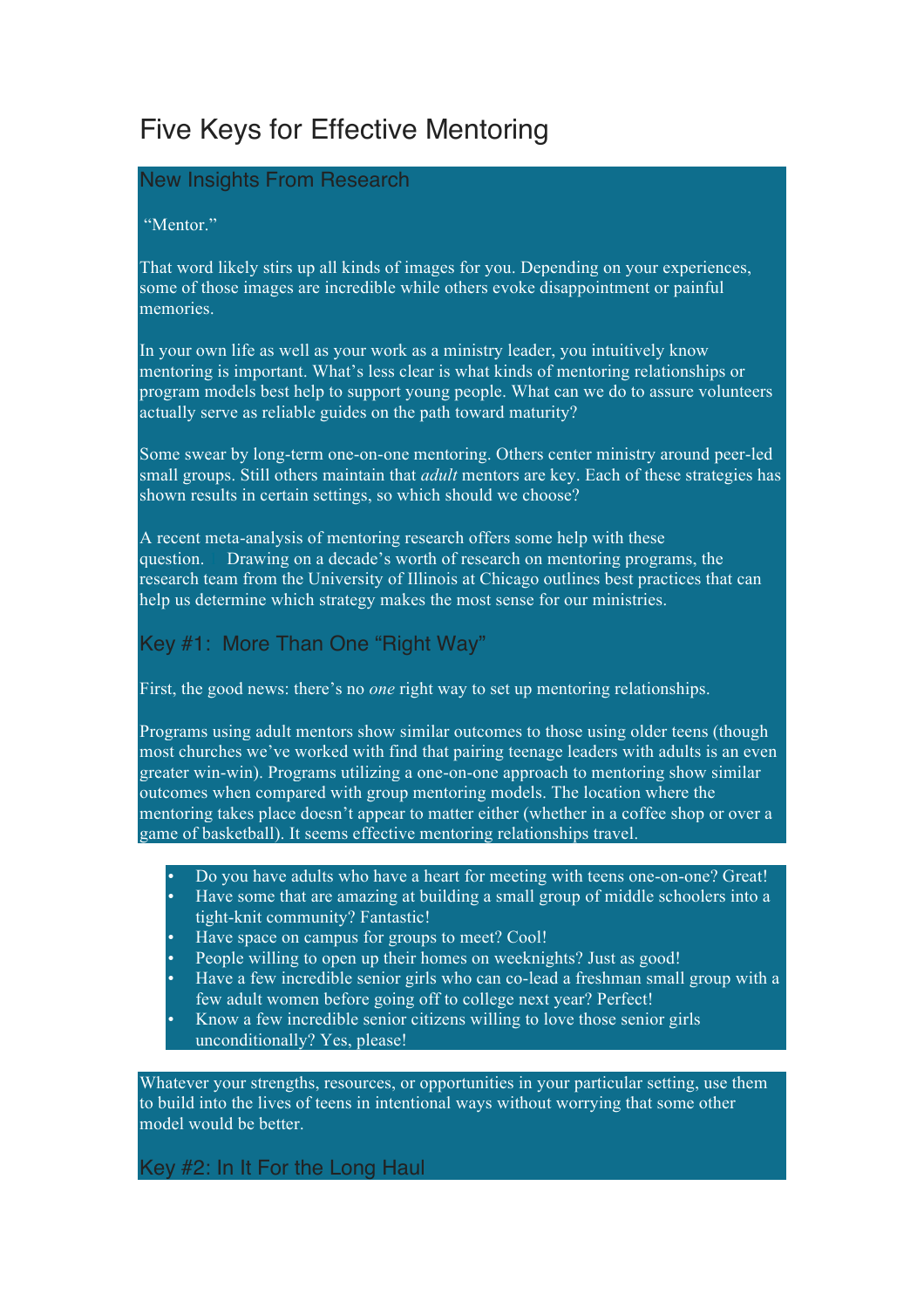Mentoring is better the longer and more consistently it goes on.

The research team found that the longer a mentoring relationship continued, the more influential it was in the life of the young person. They also found that more consistent meetings were better. Meeting at least twice a month for at least a year is a good starting place.

This shouldn't surprise anyone who has ever, well, had any relationship with another human being. Unlike my dog, Flop, who is happy to immediately make friends with whomever comes around the next bend, most teenagers take time to warm up to a mentor. And they grow to deeply trust the people who prove faithful over time.

Especially if your goals for mentoring go beyond casual comfort to deep, long-lasting, positive influence, it's important not to confuse a superficial I-think-you'recool/dorky/safe connection with an enduring, transformative relationship. Those take time, as the research bears out.

While there is evidence that shorter relationships can work when both mentor and mentee know up-front how long the mentoring will last, not enough research has been done to draw any air-tight conclusions. What research *has* shown is that when a mentoring relationship is broken off prematurely and unexpectedly, it can have a net-negative impact on the teens involved. In other words, if a small group was supposed to last the whole school year but the leader flakes out in November, the kids might have been better off with no group at all.

When setting up a mentoring program, then, do whatever it takes to maximize the consistency and longevity of the relationships. The next two keys give some ideas for moving toward that goal.

## Key #3: Matchmaker, Matchmaker

One of the most important aspects of an effective mentoring program is matching mentors and mentees well. This happens best when there are shared interests. 2

This could be as superficial as a shared love of sports or video games, or something more substantial like a mentor working in a career the teen aspires to. Whatever criteria are used, shared interests correlate to stronger mentor-mentee ties and better outcomes overall.

One likely reason is that shared interests give the relationship room to breathe and grow in its earliest, most fragile stages, providing an easy topic of conversation or activity to engage in together. In other words, they allow the relationship to develop naturally rather than being forced, something that other research has shown is of great importance in mentoring. (For more on natural mentoring research, see this article.)

#### Key #4: Recruit, Train, and Support

This is arguably the most important of the five keys. It also takes the most work.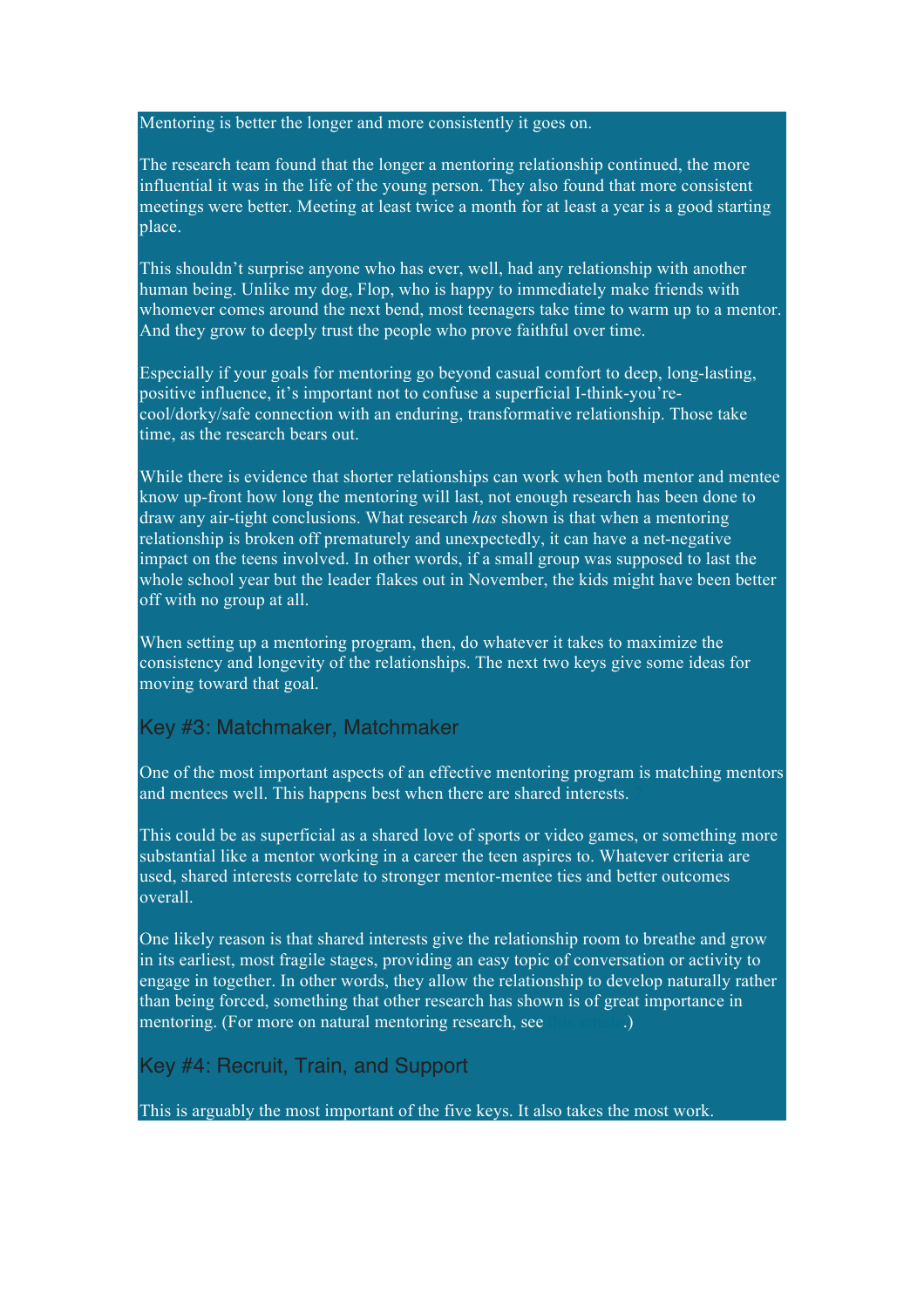The secret to any effective mentoring program is the process by which you find great mentors, train them so they can do a great job, and then support them so they continue to do a great job.

#### *1. Recruit*

First, go out and find the best mentors you can find. Back to the first key above, they don't have to fit any particular template to be great. In fact, it's best if they are as varied as the teens they'll be mentoring. Finding mentors with different interests, personalities, and experiences will give you the best chance to match them up well with mentees. This, in turn, will help both mentor and mentee feel better about the relationship, and will make it more likely they will want it to continue.

At the same time, it is extremely important that all your mentors share the maturity of character to positively influence and consistently engage the teenagers you pair them with. Having high standards for the type of mentor you recruit is one of the best ways you can improve the outcomes of your mentoring program. This is one of the reasons we recommend pairing older teenage mentors with adult co-leaders who can support them as they continue to navigate their own maturing process.

### *2. Train*

Second, train your mentors thoroughly and intentionally. Don't just educate them about teen culture and the challenges they might encounter in their mentoring (though these are quite important); give them clear guidelines and important roles.

Guidelines include when and where to meet, how often, and what to do when together. Important roles mean giving a mentor a clear job description that goes beyond "hanging out."

Research shows that when mentors are given a specific role to play in a teen's life they are more satisfied and the teen shows better outcomes. This role might be listening and giving advice in certain areas of life, or it might be a teaching or information-providing role such as leading a Bible study. Whatever it is, make sure your mentors have clear expectations of what their role will be.

#### *3. Support*

Third, engage in ongoing support. Mentoring, like anything based on relationship, can be difficult and messy. As such, it can wear down even the most enthusiastic volunteer. Your mentors need ongoing support and encouragement to stay fired up about the impact they can have in the lives of teens.

Meet with mentors regularly to build them up and remind them of the importance of their mission. Provide them with the tools they need. Check to ensure that they are fulfilling the clear roles and guidelines you designed for them.

Not to over-simplify, but the research suggests that if an equation existed for building a great team of mentors it'd be:

Intentional recruiting  $+$  thorough training  $+$  enthusiastic support  $=$